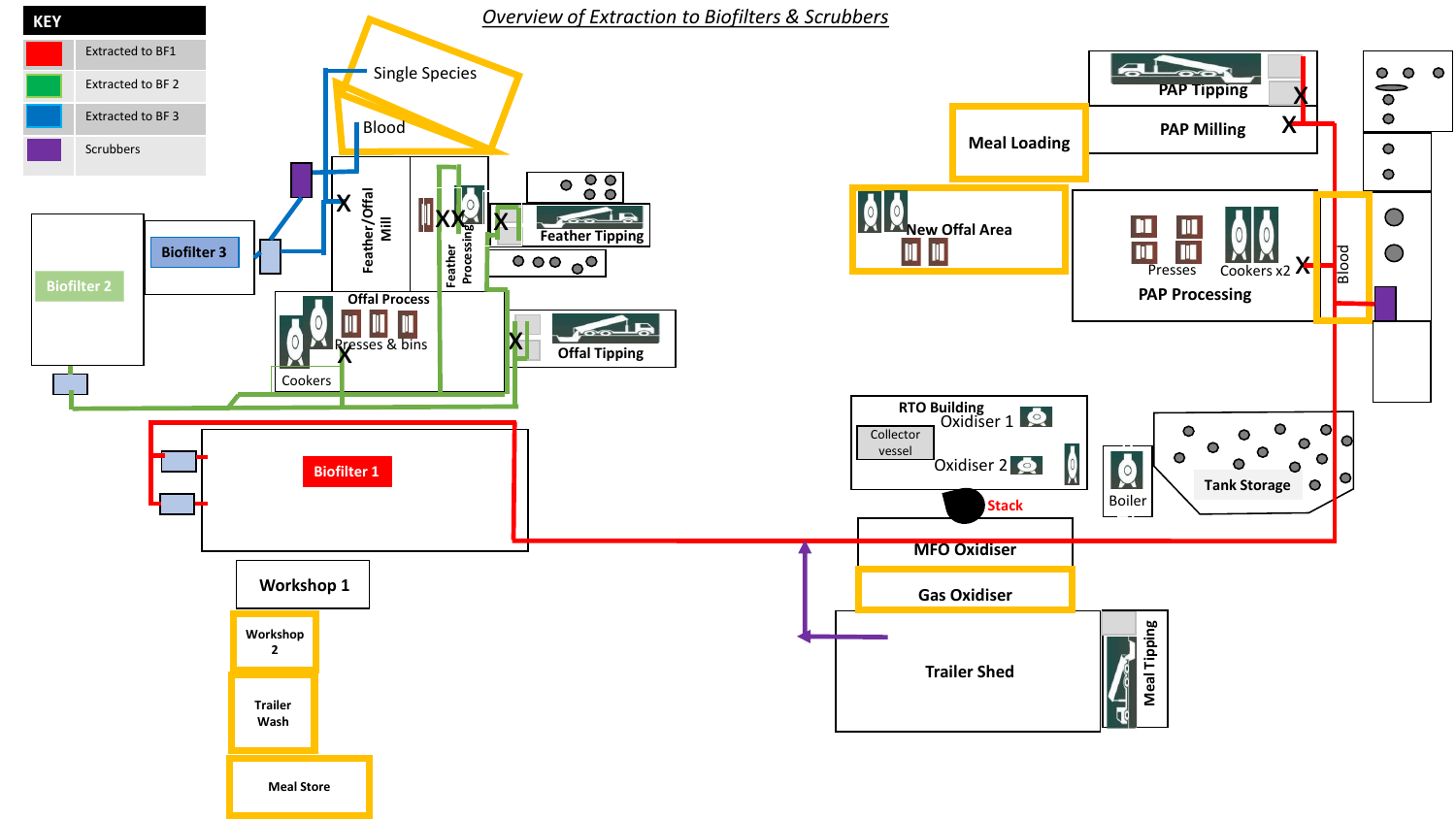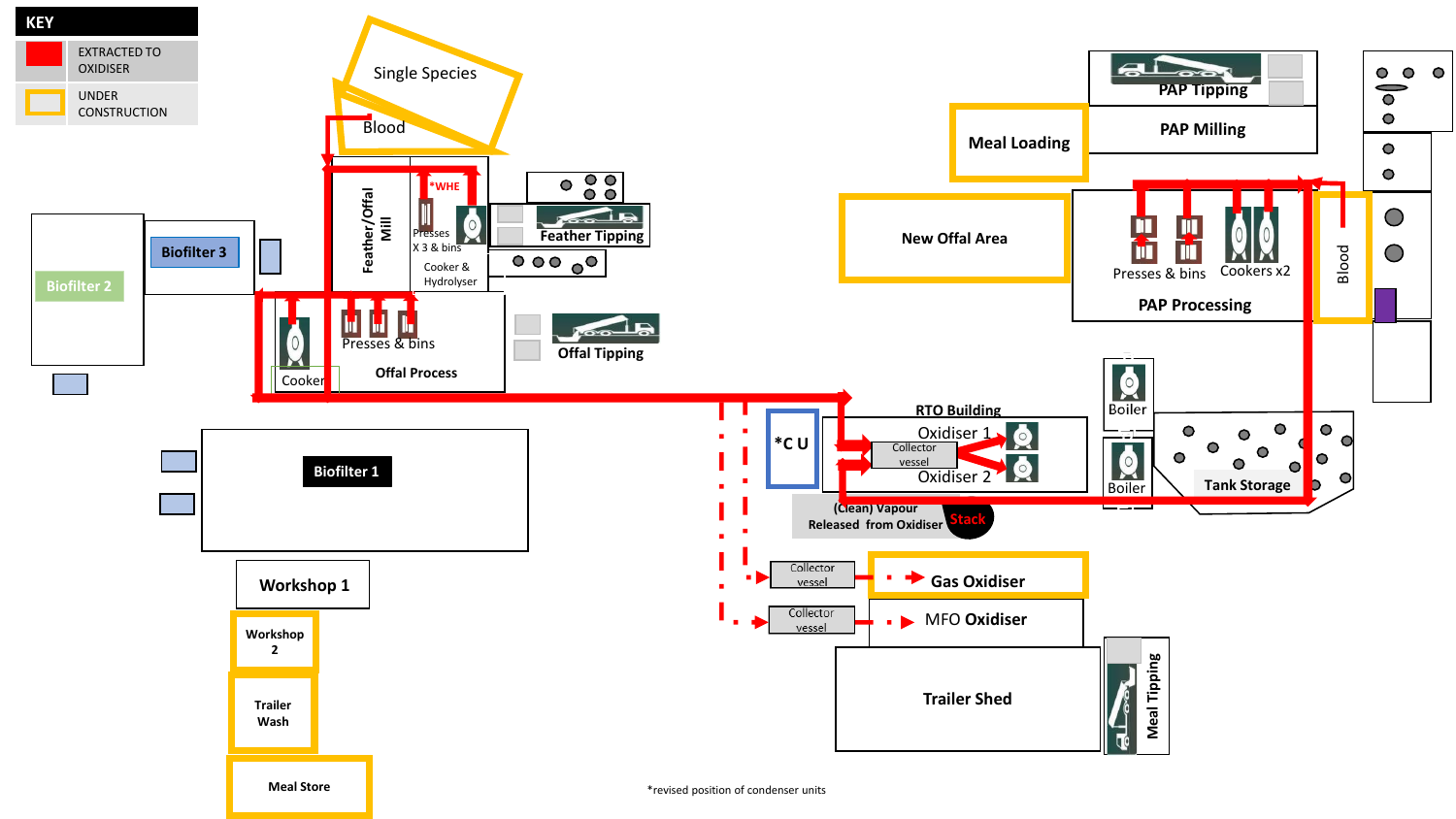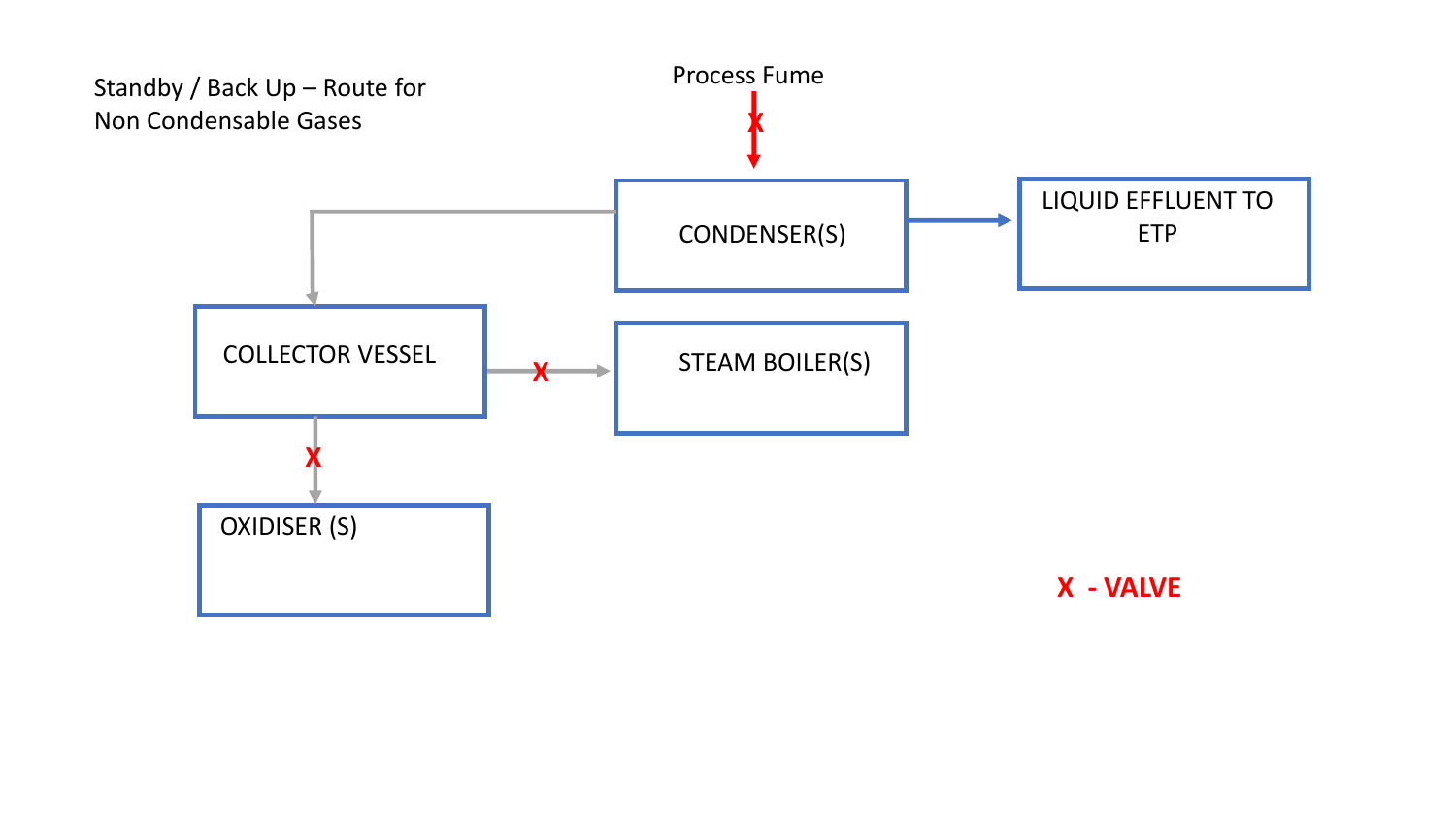| <b>AREA</b>                   | <b>DESCRIPTION</b>                                                     | <b>ABATEMENT</b>                                       |
|-------------------------------|------------------------------------------------------------------------|--------------------------------------------------------|
| <b>TIPPING AREAS</b>          | <b>ROOM AIR</b>                                                        | <b>BIO FILTERS</b>                                     |
| OFFAL/PAP PROCESSING          | <b>ROOM AIR</b>                                                        | <b>BIO FILTERS</b>                                     |
| OFFAL/PAP/FEATHER PROCESSING  | FOUL AIR FROM COOKERS,<br>PRESSES, BINS                                | <b>OXIDISER</b>                                        |
| <b>FEATHER PROCESSING</b>     | <b>PRESS AND DRIER</b>                                                 | <b>WASTE HEAT EVAPORATOR</b>                           |
| <b>FEATHER PROCESSING</b>     | <b>ROOM AIR</b>                                                        | <b>COMBUSTION AIR AND</b><br><b>BIOFILTERS</b>         |
| <b>POULTRY BLOOD</b>          | <b>ROOM AIR</b>                                                        | <b>TO DRYER</b>                                        |
| <b>BLOOD PROCESSING</b>       | <b>FOUL AIR FROM FLASH</b><br><b>TANK AND RAW BLOOD</b><br><b>TANK</b> | <b>OXIDISER</b>                                        |
| <b>BLOOD PROCESSING</b>       | <b>FOUL AIR FROM DRYER</b>                                             | <b>SCRUBBER AND BIOFILTER</b>                          |
| <b>MILL AREAS</b>             | ROOM AIR, BAG FILTER ON<br><b>BLOOD DRYER</b>                          | <b>BIO FILTERS</b>                                     |
| <b>TRAILER SHED/ MBM FUEL</b> | <b>ROOM AIR</b>                                                        | TO BF1 UNTIL MFO CAN TAKE<br>THE AIR AS COMBUSTION AIR |